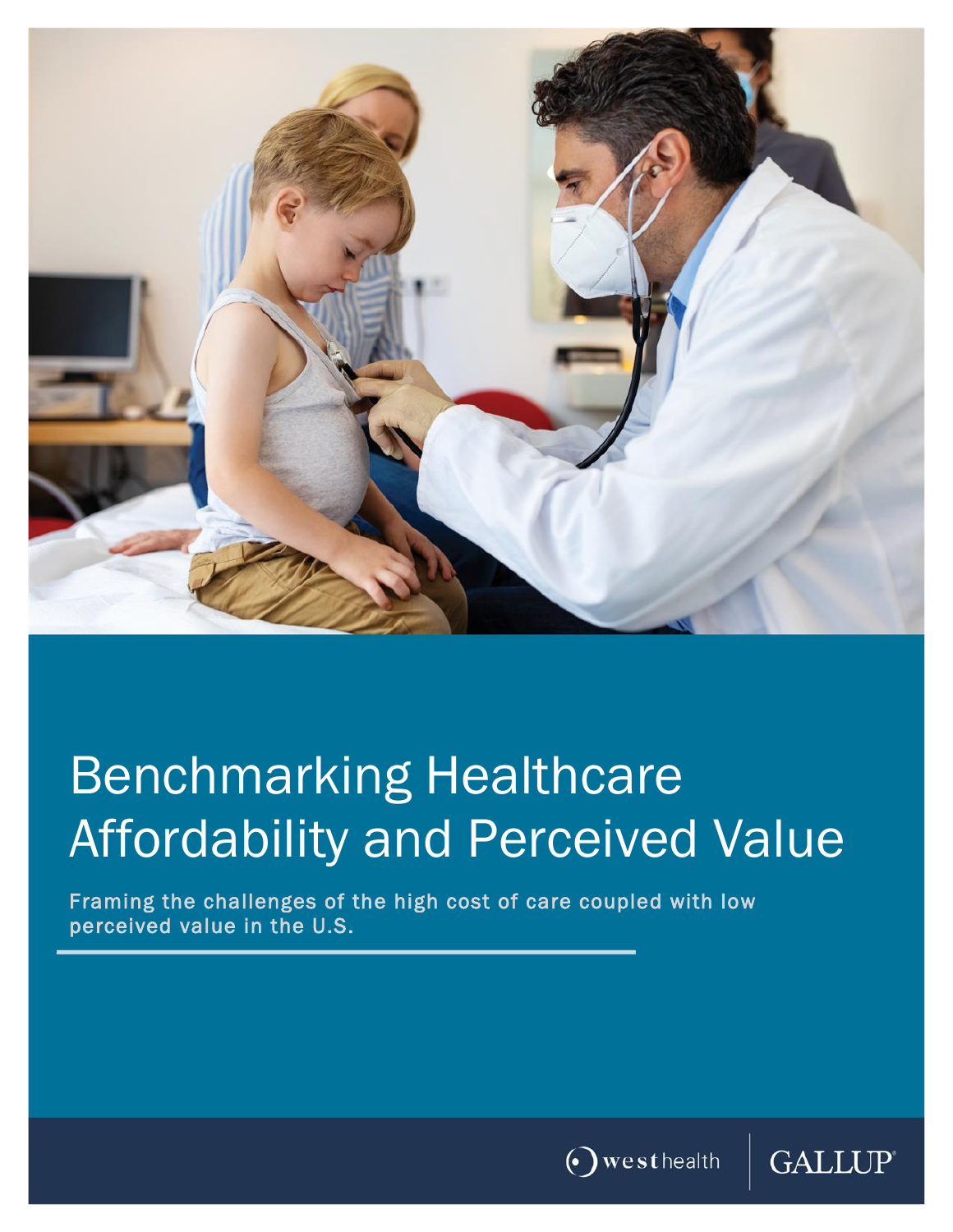# **Table of Contents**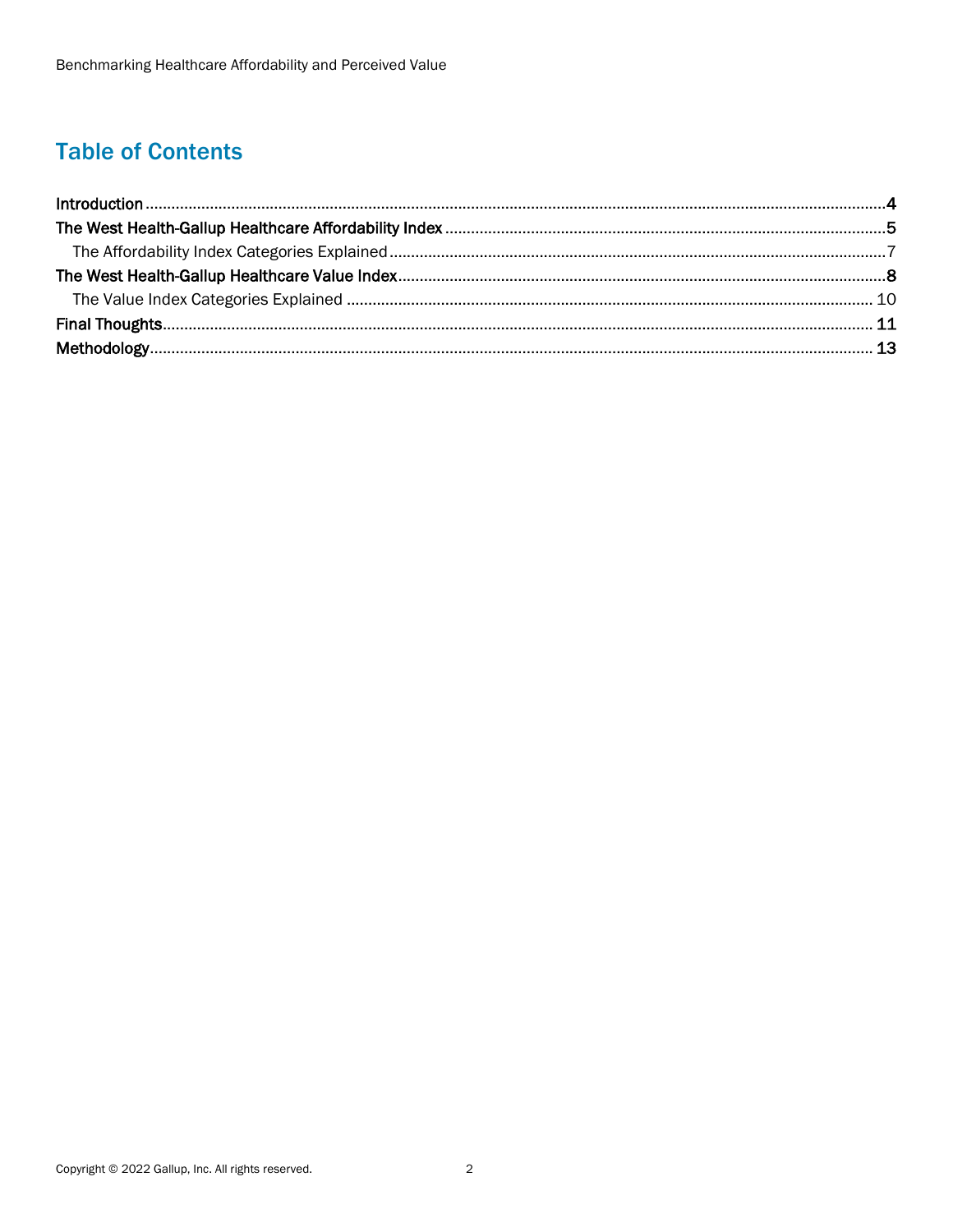## Copyright Standards

This document contains proprietary research, copyrighted and trademarked materials of Gallup, Inc. Accordingly, international and domestic laws and penalties guaranteeing patent, copyright, trademark and trade secret protection safeguard the ideas, concepts and recommendations related within this document.

The materials contained in this document and/or the document itself may be downloaded and/or copied provided that all copies retain the copyright, trademark and any other proprietary notices contained on the materials and/or document. No changes may be made to this document without the express written permission of Gallup, Inc.

Any reference whatsoever to this document, in whole or in part, on any webpage must provide a link back to the original document in its entirety. Except as expressly provided herein, the transmission of this material shall not be construed to grant a license of any type under any patents, copyright or trademarks owned or controlled by Gallup, Inc.

Gallup® is a trademark of Gallup, Inc. All rights reserved. All other trademarks and copyrights are property of their respective owners.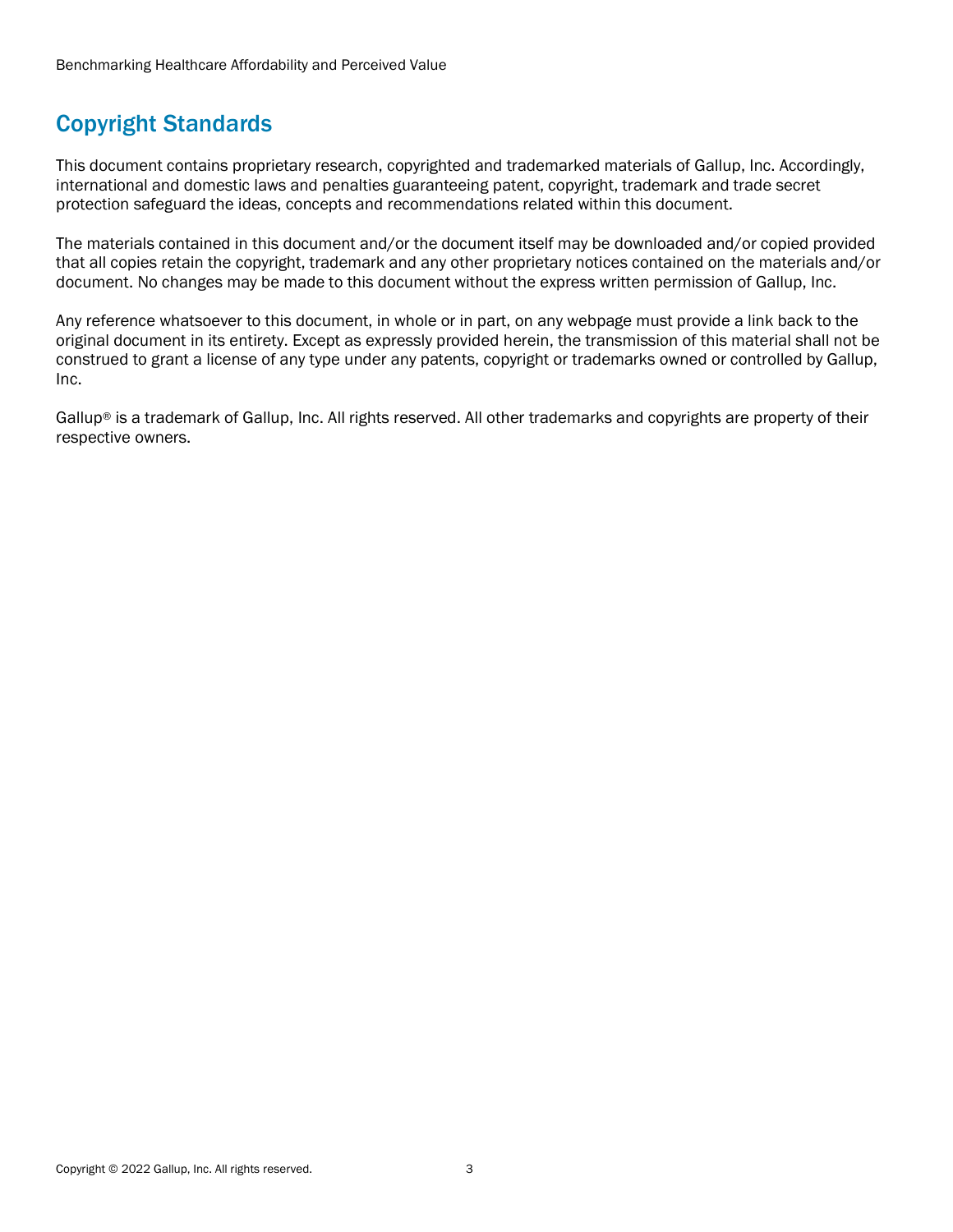

# **Introduction**

Americans are finding it increasingly harder to pay for healthcare. Over the past year, the percentage of Americans who report skipping needed care due to cost has *increased to 30%*. Meanwhile, nearly the same percentage of Americans, 29%, report that they [could not access affordable care](https://www.gallup.com/analytics/357932/healthcare-in-america-2021.aspx) if they needed it today. But a lack of affordability is not the only issue affecting Americans' experiences with the healthcare system — they are also dissatisfied with its value. More than half of the country (52%) reports that the care provided is simply not worth the cost. And in an open-ended question, 38% of respondents, representing an estimated 97 million adults, used the word "expensive" to characterize the healthcare system, while another 13% used the word "broken," the second-most-used word.

To understand the depth of these issues and identify which groups are at most risk, [West Health](https://www.westhealth.org/about-us/) and Gallup have developed two new healthcare indices that depict the U.S. healthcare cost crisis. The West Health-Gallup Healthcare Affordability Index and the Healthcare Value Index gauge the avoidance of medical care due to cost, the lack of access to quality healthcare and how Americans perceive the value of care. Put simply, the Healthcare Affordability Index identifies how many Americans can afford quality care, while the Healthcare Value Index balances the cost of healthcare with its quality, answering the question, "Is the care worth the cost?"

The desire to create the indices was ultimately catalyzed by the steady worsening of the cost of care and lagging outcomes of the U.S. health system. These two metrics represent the direct intersection of the cost challenges consumers face amid a fee-for-service system and provide two composite scores by which policymakers, researchers, elected officials, advocates and the American public can evaluate and easily understand the state of healthcare in America. West Health and Gallup determined that measuring rates of affordability and perceived value best track the frustrations many people have about healthcare in America, whereby millions must reduce household [spending](https://news.gallup.com/poll/342095/estimated-million-cannot-afford-needed-care.aspx) due to the cost of care, live i[n fear of bankruptcy](https://news.gallup.com/poll/317948/fear-bankruptcy-due-major-health-event.aspx) or watch friends or family die after not being able to [afford treatment.](https://news.gallup.com/poll/268094/millions-lost-someone-couldn-afford-treatment.aspx)

The indices reveal that over four in 10 Americans, representing an estimated 112 million adults, are either cost insecure or cost desperate, and those who are desperate are far more likely to know someone who has died because of care avoidance than those who are secure. Further, a mere 5% of American adults are categorized as perceiving high value in the care they receive.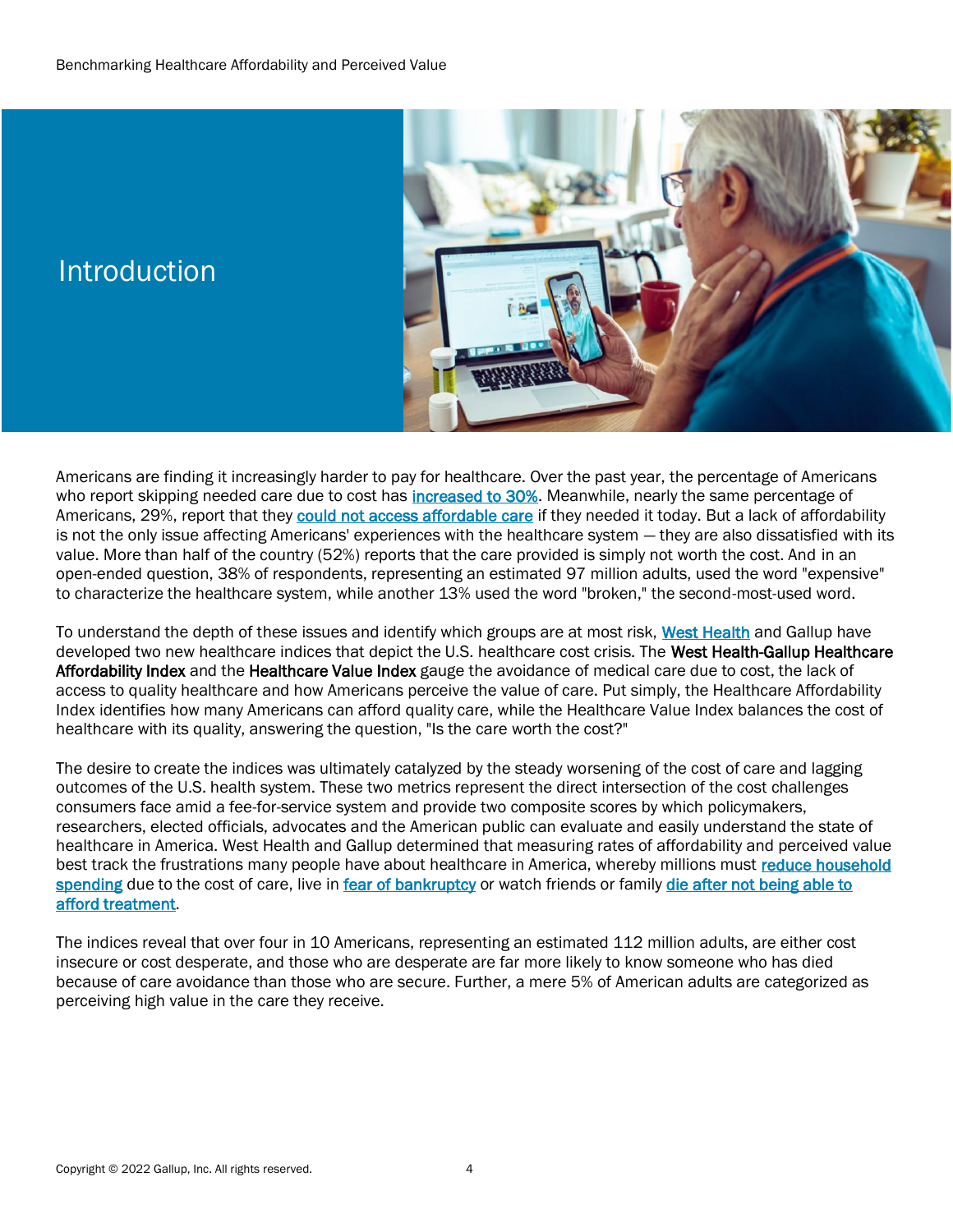# The West Health-Gallup **Healthcare** Affordability Index



The Healthcare Affordability Index evaluates three key factors in determining the ability of Americans to afford healthcare:

- 1. Avoiding treatment due to cost: Has there been a time in the last three months when you or a member of your household had a health problem, but you did not seek treatment due to the cost of care?
- 2. Forgoing prescribed medication or drugs due to cost: Has there been a time in the last three months when you or a member of your household has been unable to pay for medicine or drugs that a doctor had prescribed for you because you did not have enough money to pay for them?
- 3. Immediate access to affordable quality healthcare: If you needed access to quality healthcare today, would you be able to afford it?

Based on these three metrics, Americans fall into three categories in the West Health-Gallup Healthcare Affordability Index:

- "Cost Secure": These persons (56% of the U.S. adult population) report no recent occurrences of being unable to afford care or prescribed medicine in their household and have access to quality care if it were needed today.
- "Cost Insecure": These persons (36% of the U.S. adult population) report recent occurrences of being unable to pay for care or medicine or lack easy access.
- "Cost Desperate": These persons (8% of the U.S. adult population) report recent occurrences of being unable to pay for household care, being unable to pay for prescribed medicine and feeling that they would not have access to affordable quality care if needed today.

Based on these classifications, nearly half of American adults are either "cost insecure" or "cost desperate." The likelihood of being cost desperate is more than four times greater for those living in households earning under \$48,000 per year (13%) compared with those living in households earning \$90,000+ per year (3%). Fewer than three in five Americans are classified as "cost secure," meaning they report being able to consistently access and pay for quality care and medicine. Men are more likely to be classified as cost secure than are women (60% to 53%), and Hispanic adults (51%) are less likely to be cost secure than Non-Hispanic White counterparts (58%).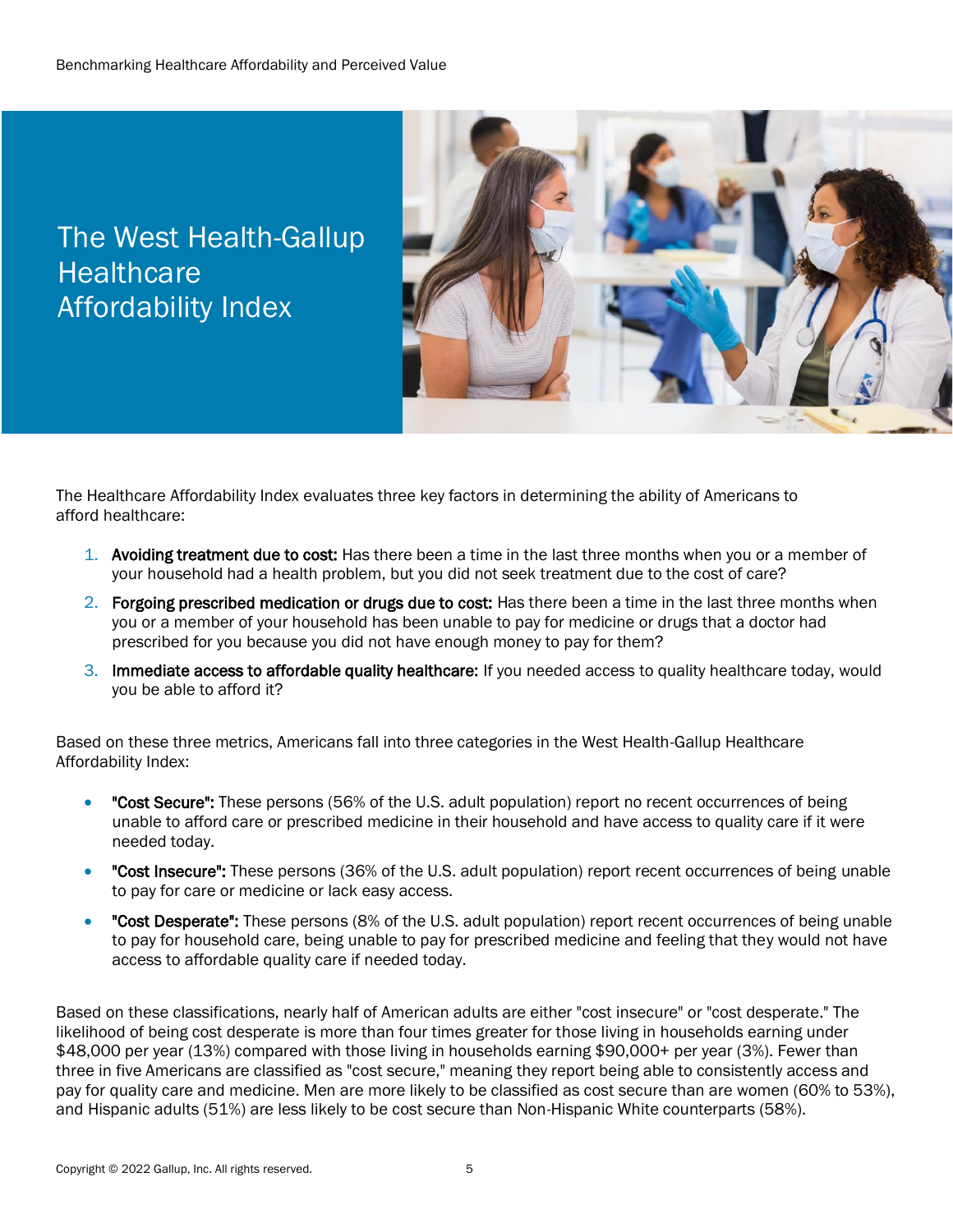#### The West Health-Gallup Healthcare Affordability Index, by U.S. Annual Household Income, Gender and Race/Ethnicity

|                                | <b>COST SECURE</b><br>% | <b>COST INSECURE</b><br>% | <b>COST DESPERATE</b><br>% |
|--------------------------------|-------------------------|---------------------------|----------------------------|
| U.S. total                     | 56                      | 36                        | 8                          |
| <b>Annual Household Income</b> |                         |                           |                            |
| $<$ \$24,000                   | 37                      | 49                        | 14                         |
| \$24,000-<\$48,000             | 42                      | 45                        | 13                         |
| \$48,000-<\$90,000             | 51                      | 38                        | 11                         |
| \$90,000-<\$120,000            | 62                      | 34                        | $\overline{4}$             |
| \$120,000 - < \$180,000        | 72                      | 25                        | 3                          |
| $$180,000+$                    | 77                      | 22                        | $\overline{2}$             |
| Gender                         |                         |                           |                            |
| Women                          | 53                      | 38                        | 9                          |
| Men                            | 60                      | 33                        | $\overline{7}$             |
| Race/Ethnicity                 |                         |                           |                            |
| <b>Black adults</b>            | 54                      | 38                        | 9                          |
| Hispanic adults                | 51                      | 39                        | 10                         |
| White adults                   | 58                      | 34                        | 8                          |

Note: Percentages may sum to 100% +/-1% due to rounding.

In order to describe these groups in practical terms, all three categories for each index were crossed by other questions inside of the same survey that similarly measure opinions of various aspects of the healthcare system.

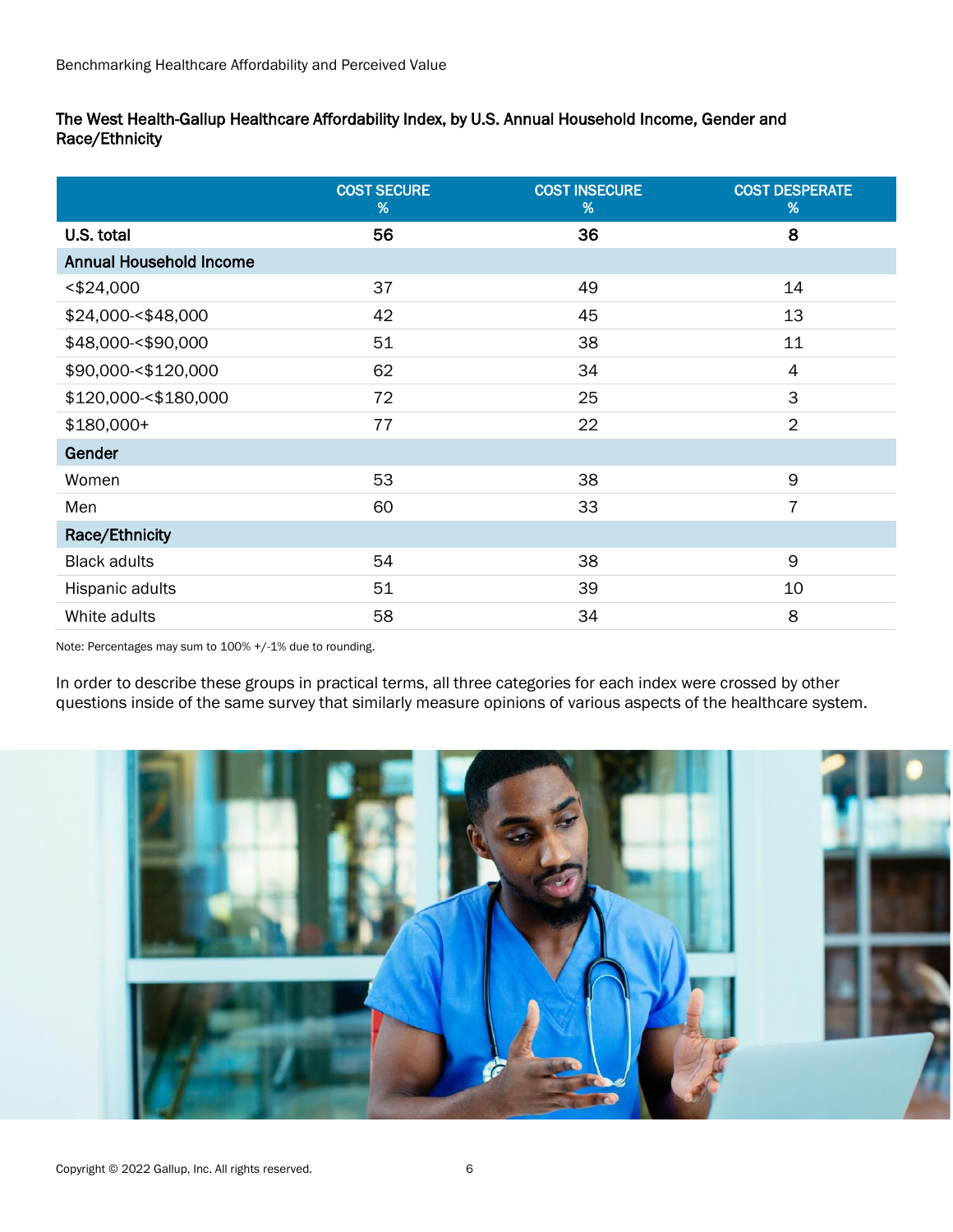### The Affordability Index Categories Explained

#### COST SECURE

Cost Secure individuals can generally afford the healthcare and medicine that they need and have access to quality care whenever they need it. They exhibit low levels of concern about being able to pay for healthcare services or prescription drugs in the next 12 months and do not consider healthcare costs to be a major financial burden to their households. Cost is only moderately important when considering a recommended procedure or medicine from a doctor, and they rarely skip medicine to save money or cut back on regular household spending to pay for healthcare.

#### COST INSECURE

Cost Insecure individuals can less consistently afford regular healthcare or medicine and are not as likely to report easy access to affordable healthcare compared with Cost Secure individuals. They are three to four times more likely to cut back on basic household spending and forgo a recommended medical procedure due to the cost of healthcare. They are twice as likely to have had someone in their household laid-off or furloughed from their job in the last year that resulted in a major loss of income, and they are five times more likely to consider healthcare costs to be a major financial burden for themselves or their family.

#### COST DESPERATE

Cost Desperate individuals are consistently unable to afford needed treatment or prescribed medication and do not have easy access to care if needed today. One out of every seven (14%) people classified as Cost Desperate know a friend or family member who has died in the last 12 months after not receiving treatment due to an inability to pay for it. This is double the rate of Cost Insecure individuals and seven times greater than Cost Secure individuals. Nearly half are "extremely concerned" about being able to pay for prescribed medicine and over half are "extremely concerned" about being able to pay for healthcare in the next 12 months. One-third (35%) report that they have cut back on utilities, and half have cut back on food in the past 12 months to pay for needed healthcare, rates that are 10 times greater than their Cost Secure counterparts.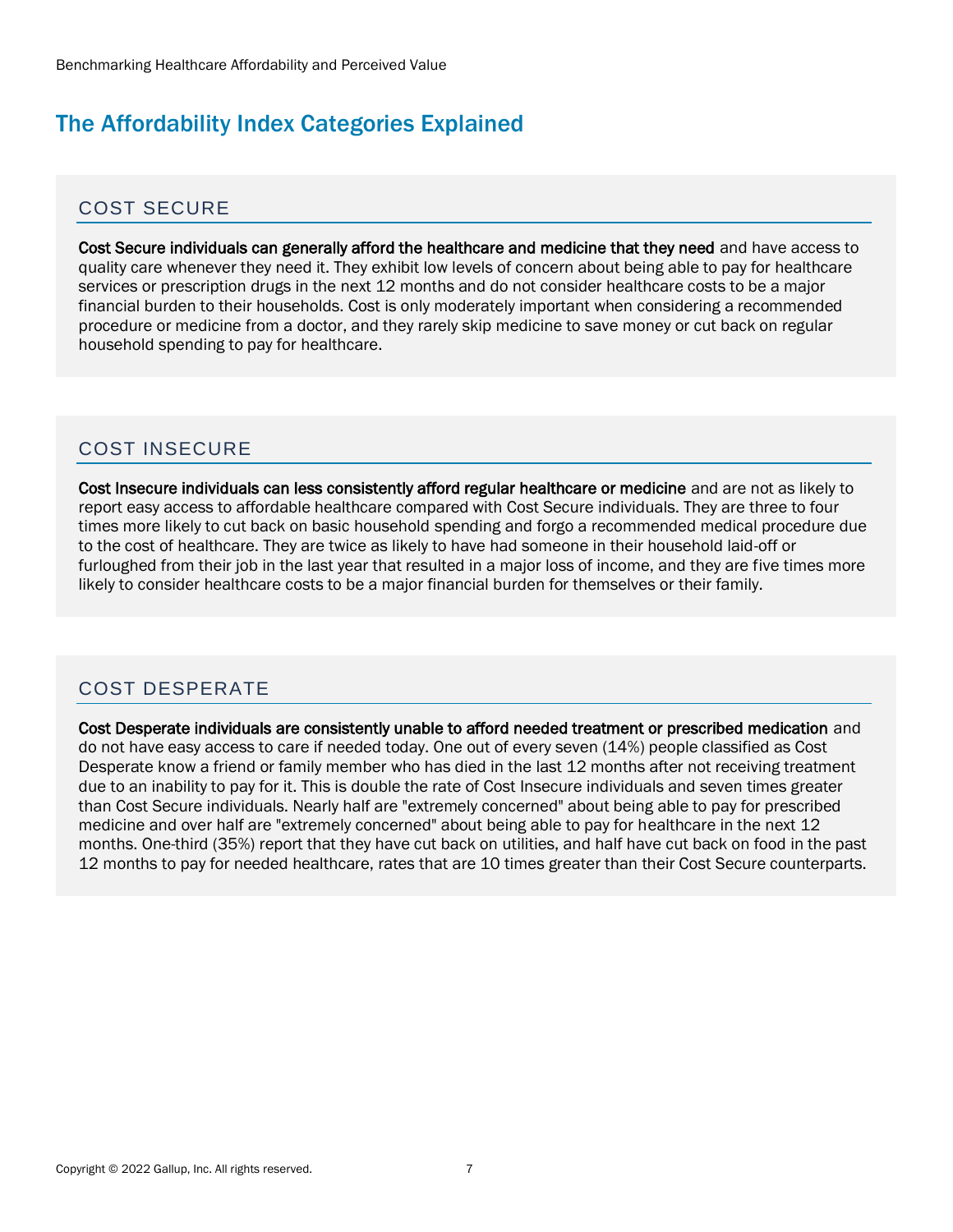# The West Health-Gallup Healthcare Value Index



The Healthcare Value Index is comprised of three key perceptions that determine the system's value:

- 1. Evaluation of system-wide quality of care relative to cost: Generally, do you think Americans are paying too much, too little, or about the right amount for the quality of healthcare that they receive?
- 2. Evaluation of individual quality of care relative to cost: Generally, do you think that your household pays too much, too little, or about the right amount for the quality of healthcare you receive?
- 3. Evaluation of value of most recent interaction with the healthcare system: Thinking of the most recent time that you received medical care in-person or remotely, was your experience worth what it cost?

Few Americans believe that they receive good value when the quality of their care is weighed against the amount that they pay for it. For example, 93% of respondents agree that people across the country are paying too much for the quality of care received, and 71% agree that their own household pays too much for the quality of healthcare received. When asked to evaluate their most recent healthcare experience, most U.S. adults (52%) agree it was not worth the cost, rising to 72% among the uninsured.

Based on these three metrics, the West Health-Gallup Healthcare Value Index classifies Americans into three categories:

- "High Perceived Value": These persons (5% of the U.S. adult population) report that both their household and Americans generally are paying the right amount (or too little) relative to the quality of care they receive and that their most recent care experience was worth the cost.
- "Inconsistent Perceived Value": These persons (50% of the U.S. adult population) report that either their household or Americans generally are paying too much for the quality of the care that they receive or that their most recent care experience was not worth the cost.
- "Poor Perceived Value": These persons (45% of the U.S. adult population) report that both their household and Americans generally are paying too much for the quality of the care that they receive and that their most recent care experience was not worth the cost.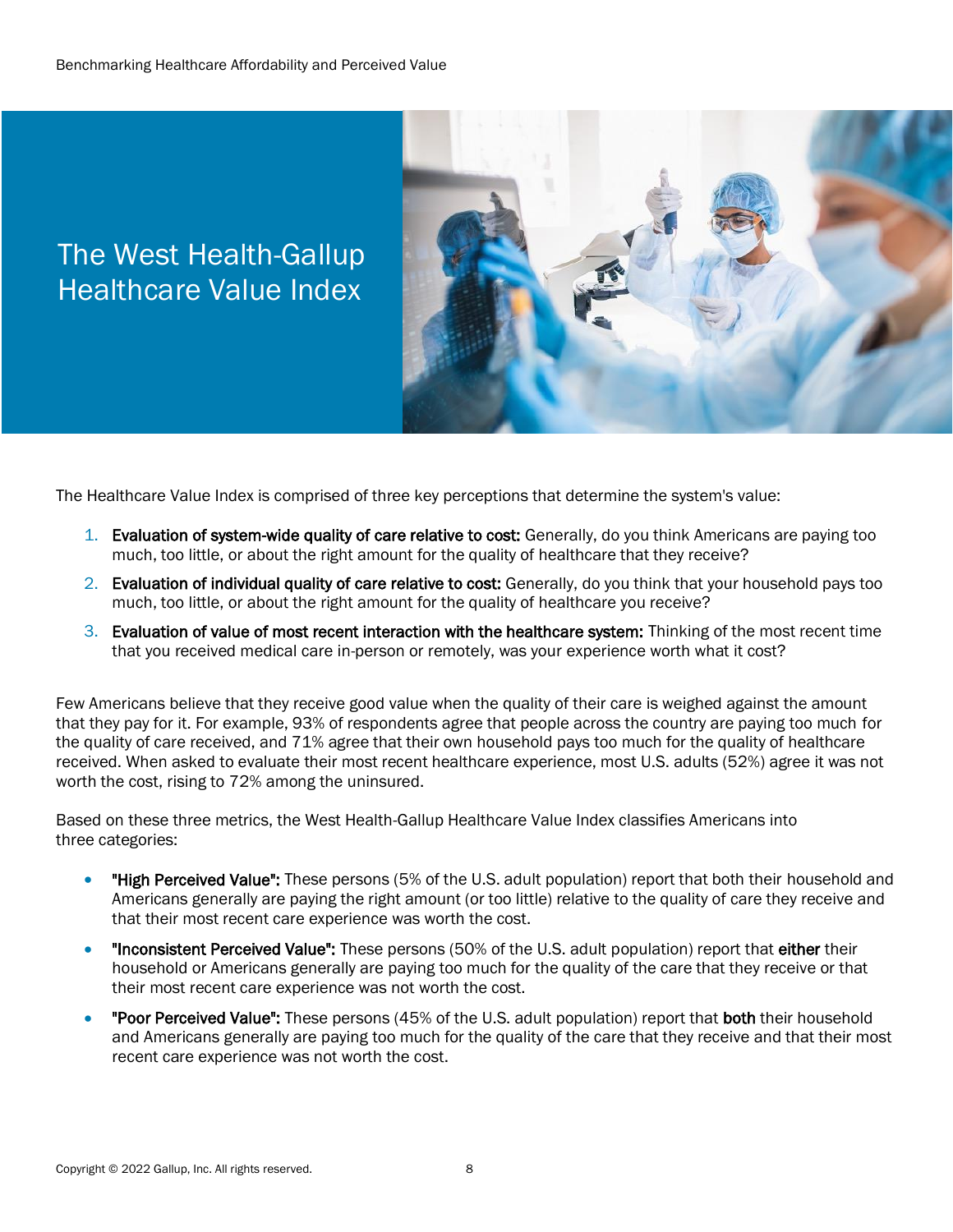More than two-fifths of American adults are classified as observing "poor perceived value" in the healthcare system compared with 50% who are classified as observing "inconsistent perceived value." Just 6% are classified as considering their healthcare to be of "high perceived value." These percentages are similar across all major subgroups, including gender, household income, race/ethnicity and age. Even among adults aged 65 and above, just 10% are categorized as "high perceived value" compared with 3% of those aged 30-49. And political identity does little to change the lens through which Americans view the quality of the care they receive relative to the price they pay, with Republicans being only slightly more likely to report high levels of perceived value in the care they receive than Democrats or independents.

#### The West Health-Gallup Healthcare Value Index, by U.S. Political Identity and Age

|                           | <b>HIGH PERCEIVED VALUE</b><br>% | <b>INCONSISTENT PERCEIVED VALUE</b><br>% | POOR PERCEIVED VALUE<br>% |
|---------------------------|----------------------------------|------------------------------------------|---------------------------|
| U.S. total                | 5                                | 50                                       | 45                        |
| <b>Political Identity</b> |                                  |                                          |                           |
| Democrat                  | $\overline{2}$                   | 53                                       | 45                        |
| Independent               | 6                                | 47                                       | 47                        |
| Republican                | 9                                | 52                                       | 39                        |
| Age                       |                                  |                                          |                           |
| 18-29                     | $\overline{4}$                   | 46                                       | 50                        |
| 30-49                     | 3                                | 45                                       | 51                        |
| 50-64                     | 5                                | 51                                       | 45                        |
| $65+$                     | 10                               | 63                                       | 27                        |

Note: Percentages may sum to 100% +/-1% due to rounding.

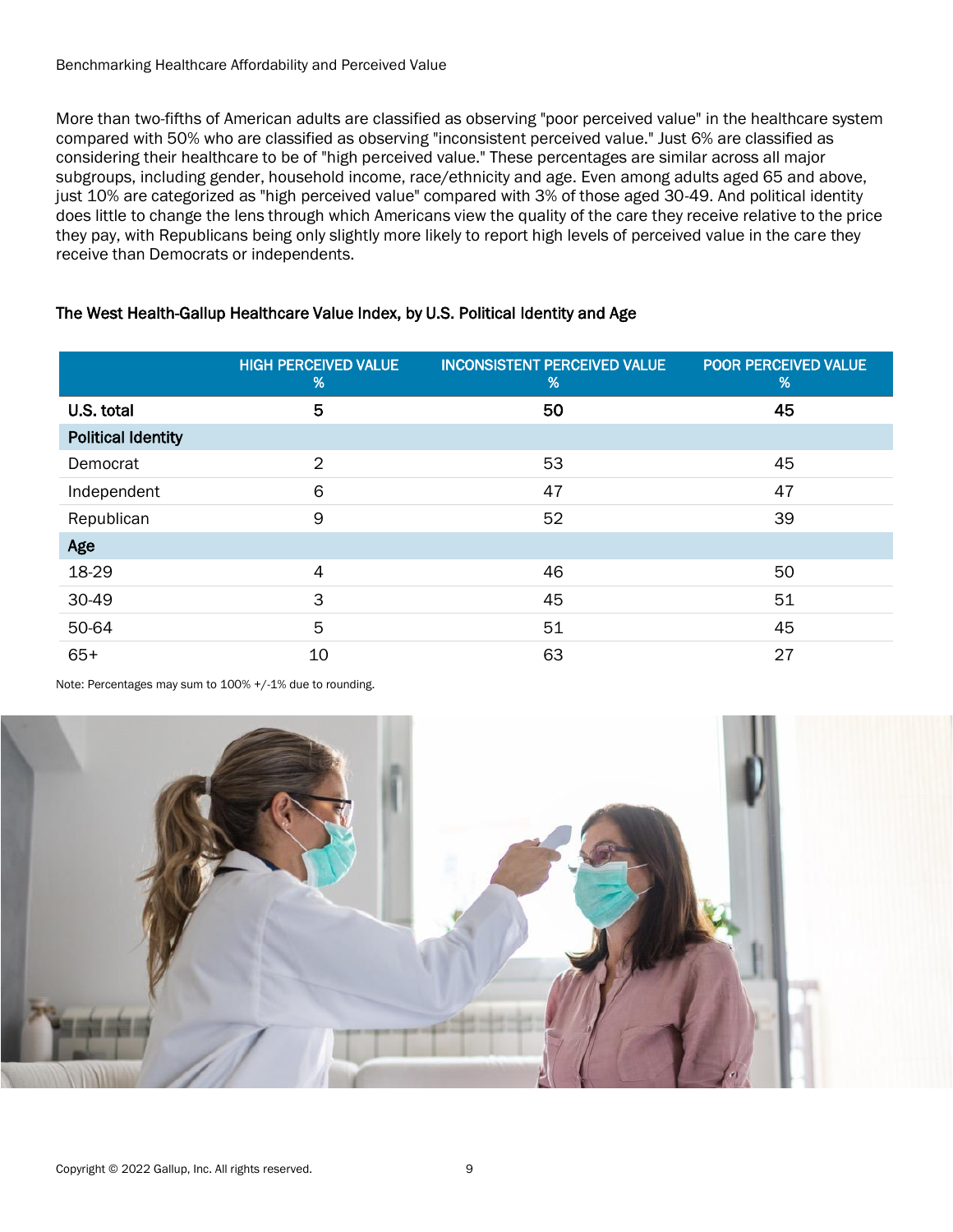## The Value Index Categories Explained

#### HIGH PERCEIVED VALUE

Those who observe High Perceived Value in the U.S. healthcare system believe that the amount of money they and their fellow Americans pay for care is worth what it costs. They are more optimistic that healthcare costs will remain the same over the next year and are much more likely to believe that the cost of care in the U.S. is about right. The COVID-19 pandemic has done little to influence their perspectives on the value of care or cause them worry about the cost of prescription drugs. They are somewhat less pessimistic that the federal government will enact policies to reduce prescription drug costs or unequal access to care than others and (at 28%) are 3-5 times more likely to believe that the cost of healthcare services will remain the same or go down over the next year.

#### INCONSISTENT PERCEIVED VALUE

Those who observe Inconsistent Perceived Value in the healthcare system report mixed attitudes regarding the value of care. Most (86%) believe that their most recent care experience was worth the cost, and about half (45%) believe that their household pays about the right amount for care but nearly universally reject these assertions as they pertain to Americans more broadly.

#### POOR PERCEIVED VALUE

Those who observe Poor Perceived Value in the healthcare system report that the quality of care in the U.S. is not worth the cost for themselves, their households or Americans generally. They are considerably less likely than others to believe that their most recent care experience significantly improved their health (13%). Most (61%) report that a political candidate's position on reducing healthcare costs is a major priority in their voting preference, and 65% are more concerned that some Americans have unequal access to quality healthcare due to the pandemic, eight times the rates of High Perceived Value respondents. Nearly one-third (30%) report a household member who has had a health problem worsen after postponing care, double the rate of the Inconsistent Perceived Value respondents and triple the rate of High Perceived Value respondents. And nearly three-quarters (71%) report being more worried about the cost of healthcare services as a function of the pandemic, over three times more than what is reported by the High Perceived Value group.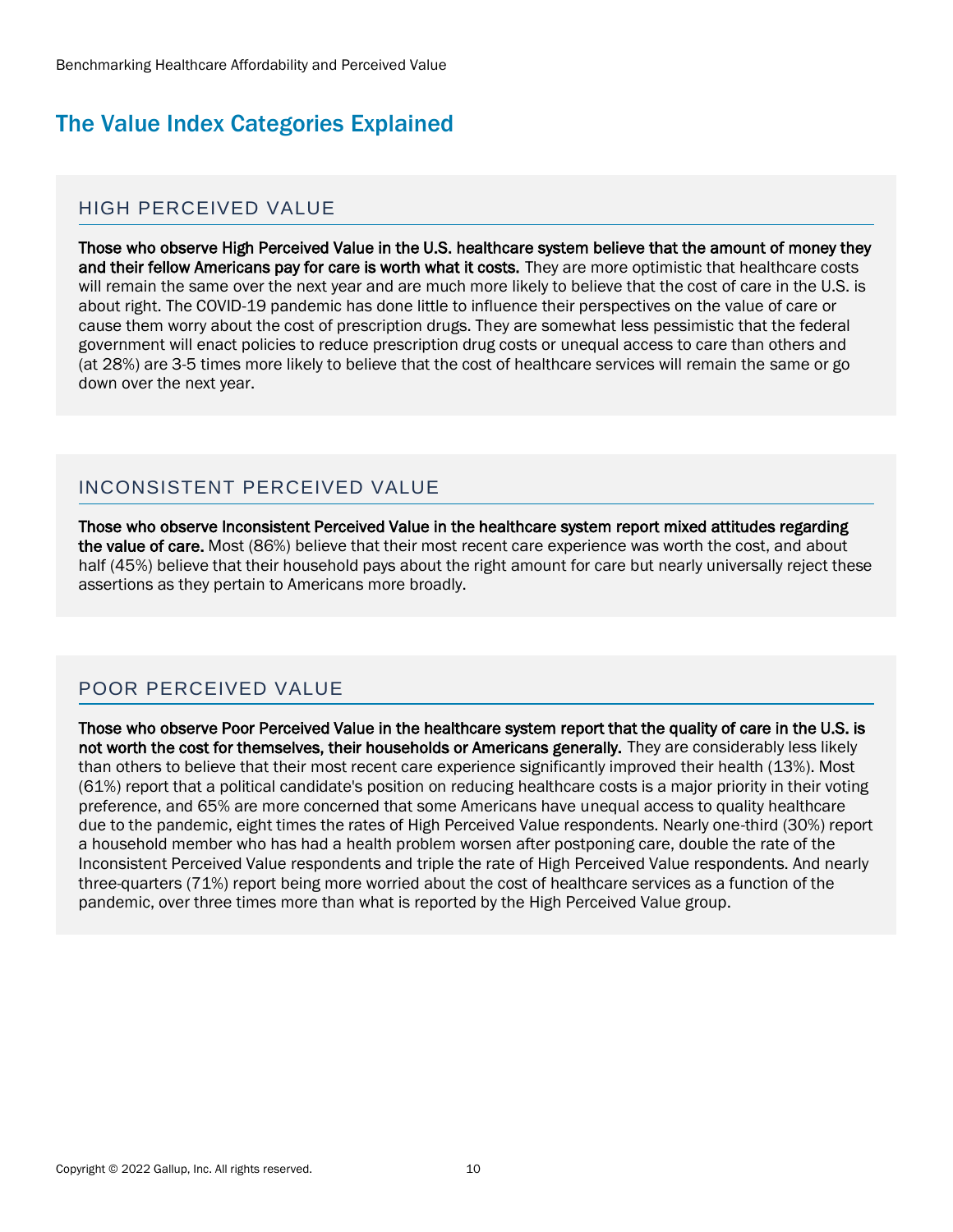Final Thoughts



#### The U.S. spen[t \\$3.8 trillion](https://www.cms.gov/Research-Statistics-Data-and-Systems/Statistics-Trends-and-Reports/NationalHealthExpendData/NationalHealthAccountsHistorical) on healthcare in 2019, accounting for 17.7% of gross domestic product, according to the Centers for Medicare & Medicaid Services (CMS), and significantly **outpaces all peer nations** in per-capita spending. In 2019, the U.S. spent [\\$10,948 per person,](https://www.oecd-ilibrary.org/sites/ae3016b9-en/1/3/7/2/index.html?itemId=/content/publication/ae3016b9-en&_csp_=ca413da5d44587bc56446341952c275e&itemIGO=oecd&itemContentType=book) far more than any other OECD nation and 168% more than the Organization for Economic Cooperation and Development average of \$4,087. Switzerland, the second-highest per capita spending nation, pays a third less at \$7,138. And this divide is likely going to grow. Current [projections](https://www.cms.gov/Research-Statistics-Data-and-Systems/Statistics-Trends-and-Reports/NationalHealthExpendData/NationalHealthAccountsProjected) by CMS have total health expenditures increasing an average of 5.5% per year through 2028, growing to nearly \$6.2 trillion and a stunning 19.7% of total GDP by that time.

The startlingly high cost of healthcare in the U.S. is not abstract; it is leaving millions of American families to make painful tradeoffs to maintain their health — or go without care. Over the past three years, dozens of national surveys and in-depth analyses have revealed that American adults — regardless of age, race, gender, income level or political affiliation - are increasingly feeling [strained by the cost of healthcare.](https://news.gallup.com/poll/357980/increased-avoidance-care-drugs-due-cost-amid-pandemic.aspx) Looking forward, 42% of adults report that they are either "concerned" or "very concerned" that their household will be unable to pay for needed healthcare services in the next 12 months, and another 30% report the same regarding prescription drugs. Future prospects, in turn, are [viewed grimly,](https://news.gallup.com/poll/349094/workers-stay-unwanted-job-health-benefits.aspx) with about half of Americans reporting significant concern that the cost of healthcare services and the cost of prescription drugs will continue to rise in the future to the point that they will no longer be able to afford them. These fears likely contribute to wid[e support of government action](https://news.gallup.com/poll/349094/workers-stay-unwanted-job-health-benefits.aspx) to curtail the trends.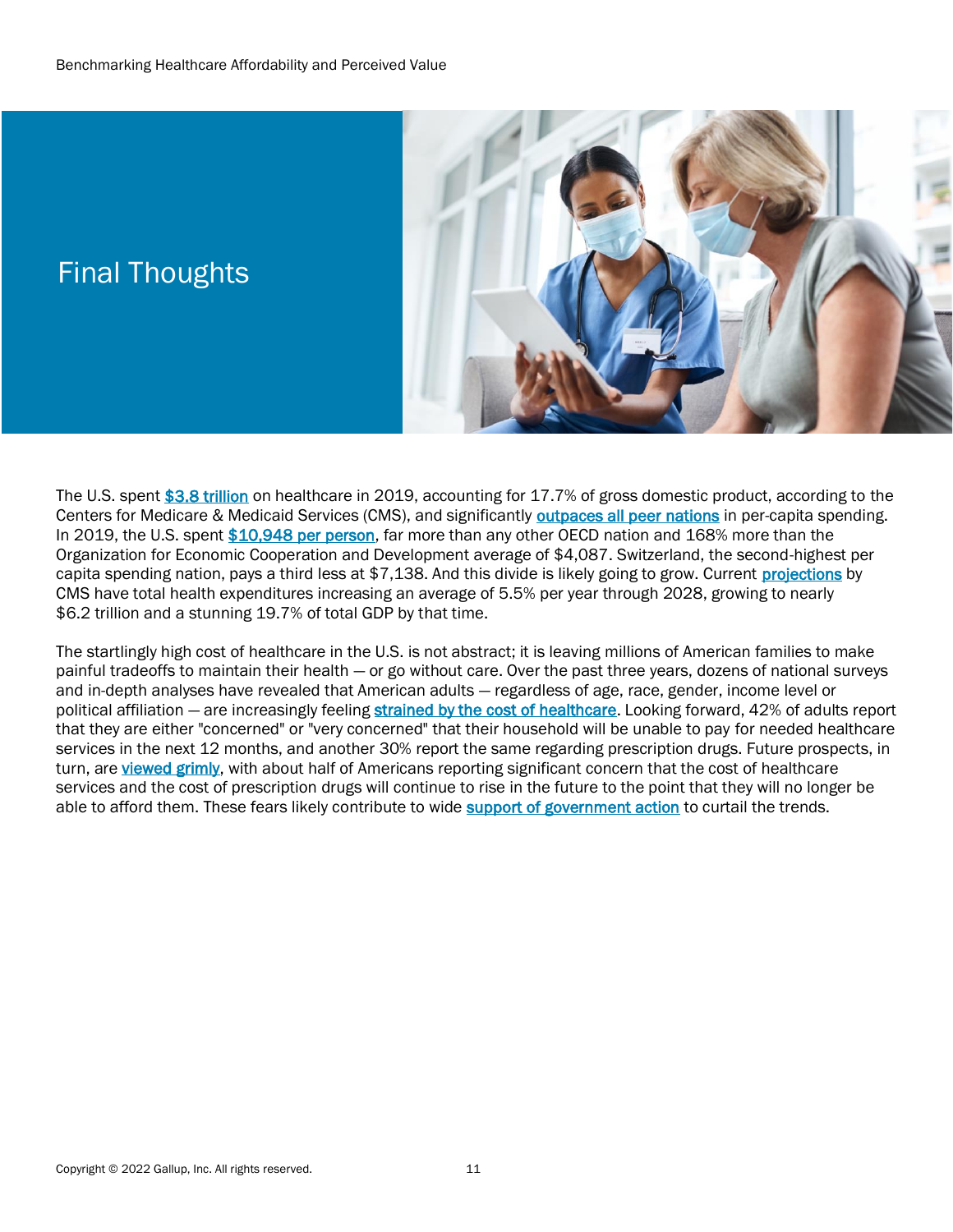Dovetailing with these concerns are the very real fears of financial ruin in the wake of a catastrophic health event in the household. Half (50%) of surveyed adults reported significant levels of [concern about bankruptcy](https://news.gallup.com/poll/317948/fear-bankruptcy-due-major-health-event.aspx) due to a health event, including 64% of people of color. Accompanying these findings were 15% who reported currently carrying medical debt that they would be unable to repay in the next 12 months; another 26% indicated that they would be required to borrow money to pay a \$500 medical bill. As such, the real-life consequences of the cost of care and medicine run deep.

The notion among some that high healthcare costs are justified by the quality of care received is unsupported by these public opinion data. Nearly three-quarters of adults do not believe that the quality of their care is worth the cost, a sentiment that is consistent across demographic subgroups including age, gender, race, ethnicity and household income.

Amid these realities, the West Health-Gallup Healthcare Affordability Index and the Healthcare Value Index will serve as ongoing, high-level indicators of the U.S. healthcare system and the American experience. West Health and Gallup will continue to track these indices, providing governmental and healthcare leadership with critical assessments of American opinion as policy options are weighed to lower costs and improve outcomes.

*Learn more about how the [Gallup Panel](https://www.gallup.com/174158/gallup-panel-methodology.aspx) works.*